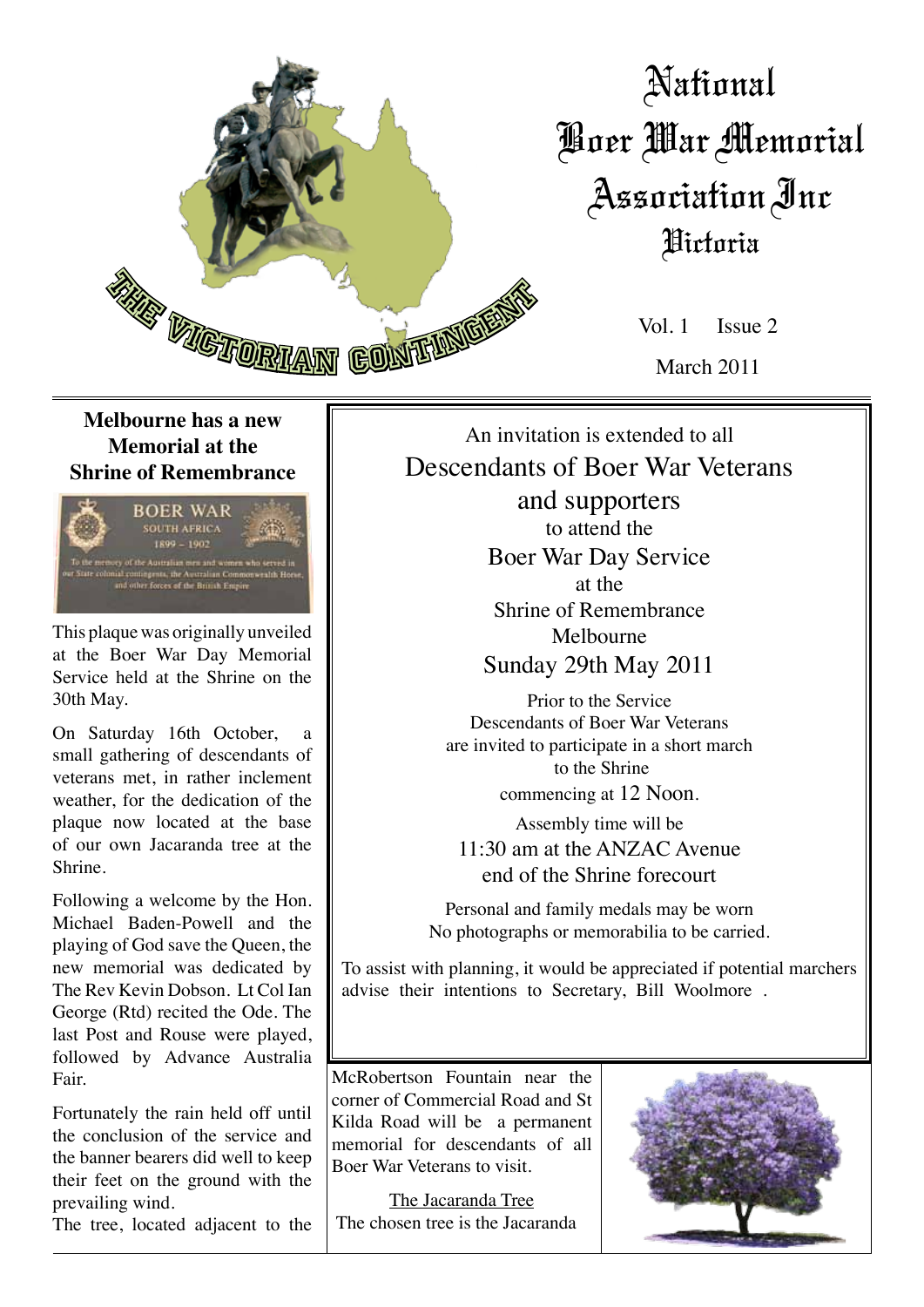# National Boer War Memorial Association Inc

(ABN: 29 293 433 202)

## Victoria

### Mail: P O Box 2006, Blackburn South, Victoria, 3130

Web Site: www.bwm.org.au

**Patron-in-Chief:** Her Excellency Ms Quentin Bryce AC, Governor-General of the Commonwealth of Australia **National Patron:** Air Chief Marshal Angus Houston AO AFC, Chief of Defence Force

### **Committee**

| Chairman                                  | The Hon Michael Baden-Powell |                      |                     |  |                     |
|-------------------------------------------|------------------------------|----------------------|---------------------|--|---------------------|
| Deputy Chairman<br>Peter Wilmot           |                              |                      |                     |  |                     |
| Secretary                                 |                              | <b>Bill Woolmore</b> |                     |  |                     |
| Minute Secretary Pamela Hore              |                              |                      |                     |  |                     |
| Treasurer                                 |                              | George Ward          |                     |  |                     |
| Publicity Officer Peter Kemp 03 9560 3972 |                              |                      |                     |  |                     |
| Committee                                 |                              |                      |                     |  |                     |
| <b>Trevor Brooker</b>                     |                              | Paul Adams           | Alasdair Billingham |  | Dr Robin Drooglever |
| Lt Col Ian George                         |                              | Peter Maffey         | Terry Phillips      |  | Neville Scantlebury |
| Diana Wilmot                              |                              |                      |                     |  |                     |
| Newsletter Editor                         | <b>Geoff</b> Dare            |                      |                     |  |                     |

#### Promotional Merchandise

To promote the Association and assist in fund raising, the following items are available for purchase. Contact the Secretary at the above address. Please see page 12 for an order form.

NEW Pens \$10 each Available in: Maroon and Gold; or Black and Gold





#### **DISCLAIMER**:

Opinions and views expressed in editorial and contributed articles are those of the authors and are not necessarily those of the National Boer War Memorial Association (hereinafter called "the Association" or the Editor. The Editor reserves the right to publish abridged articles / special features due to space constraints. The Association and Editor of 'The Victorian Contingent' expressly disclaim all and any liability to any person, whether a member of the Association or not, who acts or fails to act as a consequence of reliance upon the whole or part of this publication. No responsibility is accepted by the Association for the accuracy of information contained in advertisements. Publication of any advertisement does not constitute endorsement by the Association of any product, nor warrant its suitability. Advertisements are published as submitted by the advertisers.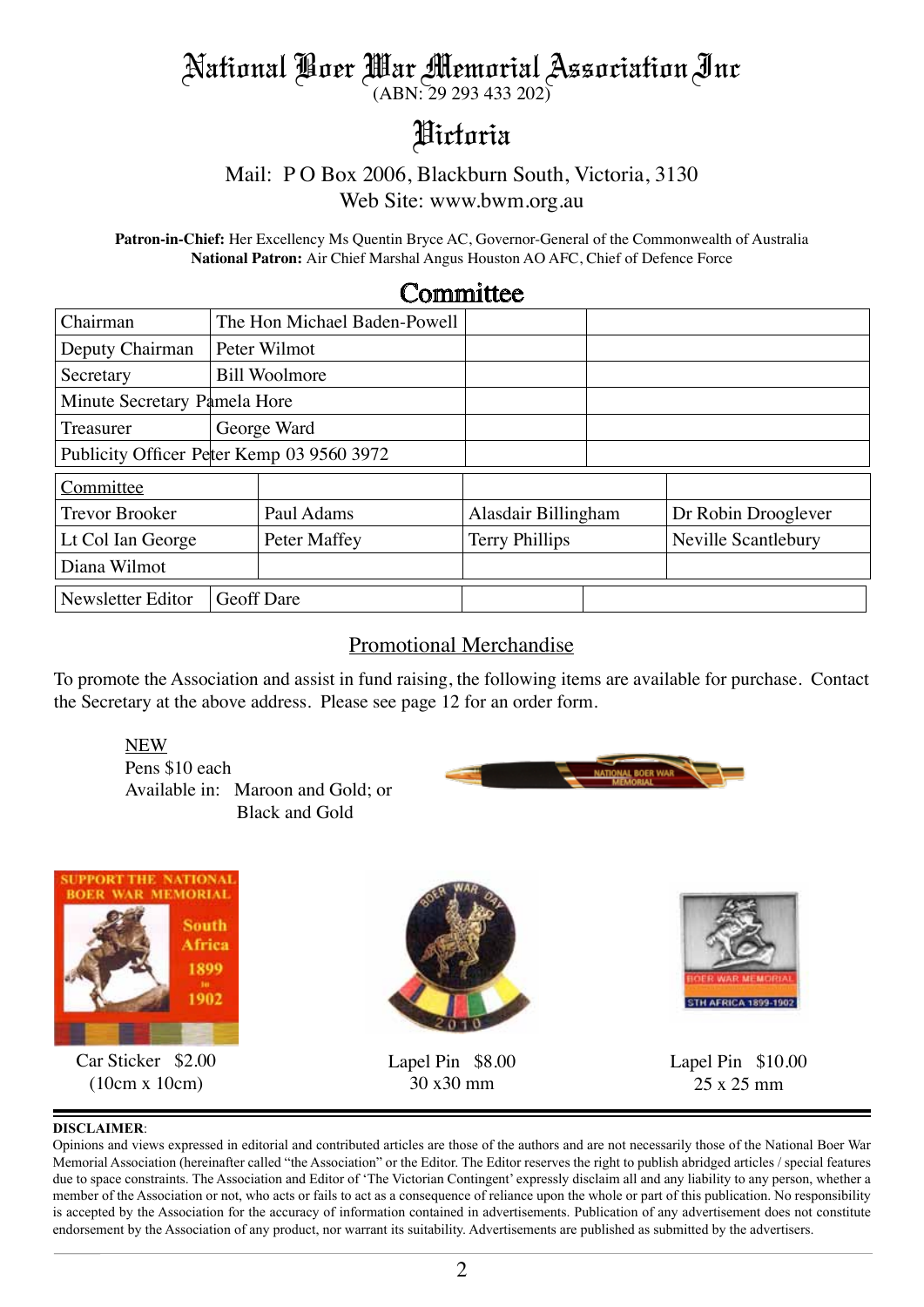cont from page 1

Mimosifolia, a hardy, sub-tropical native of South America. It is a popular tree in South Africa and lines many of the streets in Pretoria, the old Capital of the former South African Republic. When the flowers begin to fall the streets are a carpet of blue.

The Jacaranda in bloom would have been a familiar sight to many of the Australian servicemen and women during the Boer War between 1899 and 1902.

### **Promotion Activities**

Activities over the past few months have centred around generating interest in the memorial, promoting the memorial fund, and seeking moral as well as monetary support. Talks have been given to community groups including RSL's, Rotary, Scouting, and Probus.

A Keynote presentation has been prepared to accompany a talk lasting approx 30 minutes. A five minute DVD is used where time is very limited.

**Our intention is to make this presentation to as many groups as possible and bookings are now being taken for 2011.**

### **One Day in November**

Friday the 26th November was a very busy day for our presentation team visiting Mildura.

In the lead-up, the Sunraysia Daily ran several articles on Boer War veterans from the Sunraysia area and ABC Radio interviewed our chairman, Michael Baden-Powell.

The Mildura Rural City Council and Mildura RSL sponsored a morning function for invited guests including local dignitaries, businessmen and approximately 30 descendants of Boer War veterans. WIN Television Mildura provided a State wide news coverage of the event.

In the afternoon, a similar function was held for the general community and service organisations.

Later that evening, local Scouts were very interested to hear of the links between the Boer War and the scout and guide associations.

At a similar Scouting presentation in Sale last June, the local Scout Troop raised and donated \$500 towards the memorial and threw out a challenge to other troops to equal or better this sum. Their reason - if it was not for the Boer War, the scouting movement may never have eventuated.

Saturday saw the team mounting an exhibition at the Centro Shopping Centre, Mildura.

In December, Benalla RSL hosted a lunch and once again we had the opportunity to present our appeal to a very appreciative audience.

These events certainly raised awareness to the need for a National Memorial and also helped with the funding.

### **Boer War Day Memorial Services**

May 31st marks the declaration of peace for the Boer War and last year commemoration ceremonies were held in several locations around Australia. Whilst these ceremonies are known to have been held in each Capital City, it would be interesting to know how many were held in rural Victoria.

If you know of a service, other than that held in Melbourne at the Shrine of Remembrance, please send a brief report (and photo's) to the Editor. Many towns around the State have Boer War specific memorials and these towns, at the very least, should be encouraged to hold a remembrance service each year.

We would particularly like to hear of any suburban or country services planned for this year.

### **Memorial Design Competition**

The National Boer War Memorial Design Competition commenced in March 2010. Strong national interest was generated with a total of 186 design competition registrations being received. Ultimately, 61 entries were submitted. Four entries were selected for progression to Stage II of the Competition which concluded in October 2010.

The jury assessment occurred during late 2010. The outcome of the assessment process has been referred to the national Government and for review by the appropriate Parliamentary Committee. Given the very high standards and expectations for memorial design in the Anzac Parade precinct, the consideration of competition and design issues typically does take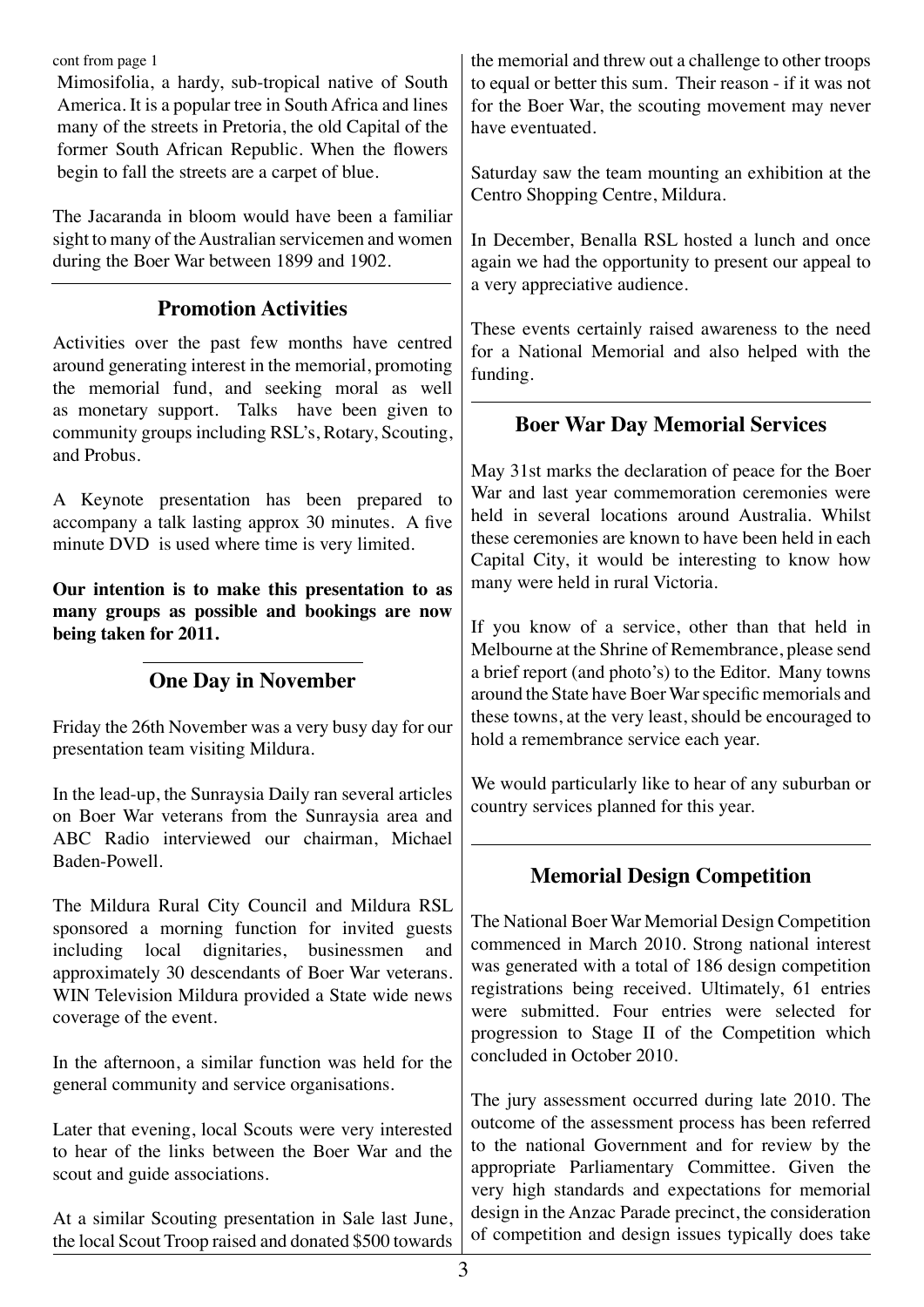## **ANZAC Day 2011**

We will again be marching in Melbourne on ANZAC Day and descendants of Boer War Veterans are invited to participate.

Assemble at the corner of Swanston and Flinders Streets (St Paul's) at 8.45am. This is a long march and a reasonable level of fitness is required.

- All marchers must be able to do so without the use of any walking aid, able to maintain the pace and remain in line.
- Marchers should be appropriately dressed no sporting colours, T shirts or other clothing which may be deemed inappropriate for the solemnity of the occasion.
- Children will NOT be permitted to march.
- Personal and family medals may be worn;
- Photographs and other memorabilia etc are NOT to be carried.
- Remember, we are marching to show our respect to those served not only in the Boer War but all other conflicts as well.

some time. The announcement of the outcome of the competition and final design will be made as soon as practical.

### **The Hoof of Ballarat Bob (1900)**

This hoof belonged to 'Ballarat Bob,' the war horse of Colonel Thomas (Tom) Price (1842-1911), who established the Victorian Mounted Rifles Regiment in 1885. The bottom of the hoof still has its original shoe attached, and the official government registration number 196 inscribed on the toe. The top features a metal plaque, on which is engraved 'Hoof Of Ballarat Bob, The Gallant Charger Who Carried His Master Through The Boer War 1900 And Was Shot Under Him At Treufontein [sic], 9th September, 1900. Presented To The Mayor And Corporation Of Ballarat By Colonel Price, C. O., V. M. R., S. A.'

The hoof is of historical significance as a poignant reminder of Australia's equestrian casualties in the Boer War, where tens of thousands of horses were sent to South Africa, and few if any returned. It also contributes understanding to the bond between the soldier and his mount. Although it seems a grotesque souvenir to contemporary eyes, it is clear that Colonel Price valued the service of Ballarat Bob so highly that he wanted to preserve part of him to be returned to the horse's 'home' town.

There are a small number of horse hooves in collections across the world, but this one is of particular interest

for its direct connections to Ballarat and Colonel Price. This hoof has not been as elaborately remodelled as many others, although it may have pieces missing. The gap in the centre of the plaque suggests it may also have



been used as an inkwell, as similar Victorian and Edwardian animal mementos were used in this way.

Thanks to Claire Muir, Assistant Curator, Gold Museum, Ballarat for this interesting and unusual story.

### **The 5th Victorian Mounted Rifles And The Wilmansrust Affair**

*With our Boer War Day service this year specifically remembering the 5th Victorian Mounted Rifles it is appropriate that we take a brief look at this contingent and particularly at the conflict in which it was 'unjustifiably' shamed and humiliated.*

*The Contingent, formed in February 1901, consisted of 46 officers, 971 other ranks, with 1,099 horses*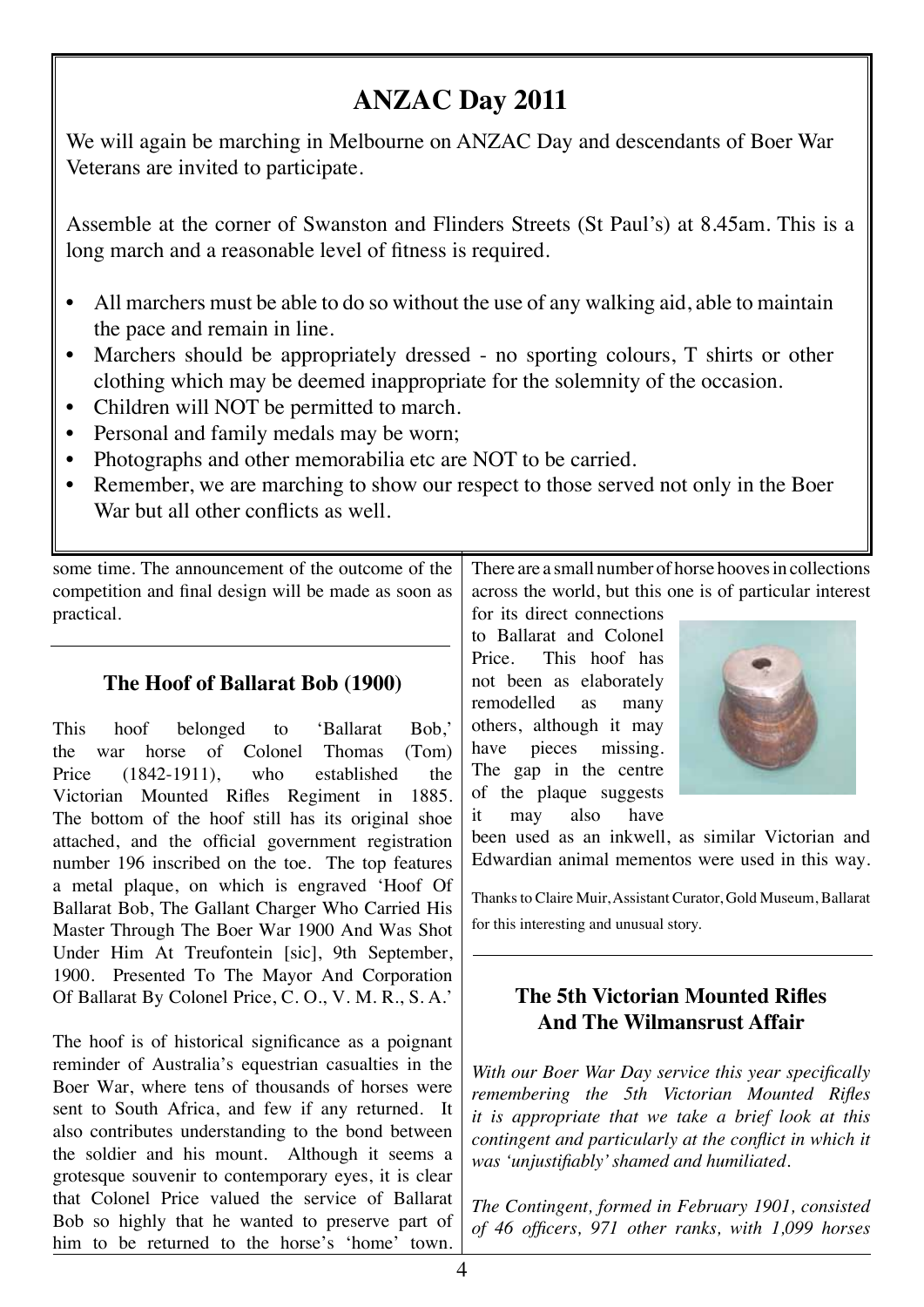*and required three transports to convey it to the war. Departing on 15th February, 1901, the bulk of the Regiment sailed on the 'Orient' and the horses and a horse-deck guard of about 100 sailed in the 'Argus' and the 'City of Lincoln'. On arrival at Cape Town the troops were directed to Port Elizabeth where they disembarked and the horses were sent along the coast to Durban. Each having made their way to Pretoria, the Regiment was mobilized between 24th March and 4th April, 1901.*

Guerrilla war was raging across the veldt with commandos conducting hit and run raids, and Lord Kitchener employed new tactics - scorched earth, blockhouse lines, drives, raids and internment camps. Men who had served in both the regular war and the guerrilla war stated that the latter was more

unpredictable and therefore far more terrifying. It was in these operations that the 5th VMR served. They joined General S. B. Beatson's column in clearing operations north of the Delagoa Bay Railway, destroying crops, capturing stock, and taking women and children away from farms.

Then in operations south of the line the left wing was detached and on 12 June was attacked on a pitch dark night at Wilmansrust farm by a force that had evaded the outposts and opened fire, stampeding the horses over the men and rushing the camp. The Victorians lost 18 killed and 42 wounded. The Court of Inquiry into Wilmansrust indicates that during hand to hand fighting a bugler received an order to blow 'Cease Fire', relayed in the dark confusion by a sergeant but actually

given by a Boer. The Boer commander, General C. H. Muller reported to General Ben Viljoen that he had routed the enemy, but the evidence indicates that the Boers were suffering casualties and had the 5th been routed there would have been no need for an order to blow 'Cease Fire'.

departed with pom-poms and stores. The Victorian Medical Officer was killed and the hero of Wilmansrust was Veterinary Lieutenant Sam Sherlock, who during the night set bones and bandaged the many wounded, and in the morning put out of their misery many horses which had also been severely wounded.

In subsequent recriminations the 5th were humiliated by Beatson, who accused them of cowardice, calling them 'a lot of white-livered curs'. Three men, who were overheard expressing apprehensions about leadership that had cost their comrades' lives and threatened their own, were charged with 'incitement to mutiny', courtmartialed and sentenced to death. This was commuted by Lord Kitchener and the men were sent to serve gaol terms in England, until in response to official inquiries, Mr Joseph Chamberlain, Secretary of State



**Memorial erected by members of the 5th Victorian Contingent, Victorian Mounted Rifles in memory of their fallen comrades in South Africa, 1901-1902.**

for the Colonies, explained that the Judge-Advocate General had advised that the men had been tried under the wrong section of the Army Act and would be released. This was not a reprieve nor a pardon but a quashing of the charges, although the 5th still suffers from the stigma of having damaged the reputation of the Australian soldier.

After Wilmansrust the 5th served with General H. C. O. Plumer in the southeast Transvaal, had many successful operations and was one of only four units out of the fifty sent from Australia that could claim a Victoria Cross, won by Lieutenant L C Maygar. Their new column leader, Colonel W Pulteney, said that he had felt trepidation when told that 5th VMR were to be posted to him but within two

days his fears were dispelled and they were the finest irregular regiment in the field.

It is hoped that in future they will be remembered for their many fine achievements rather than their undeserved humiliation.

Max Chamberlain

After the firing stopped the Boers looted the camp and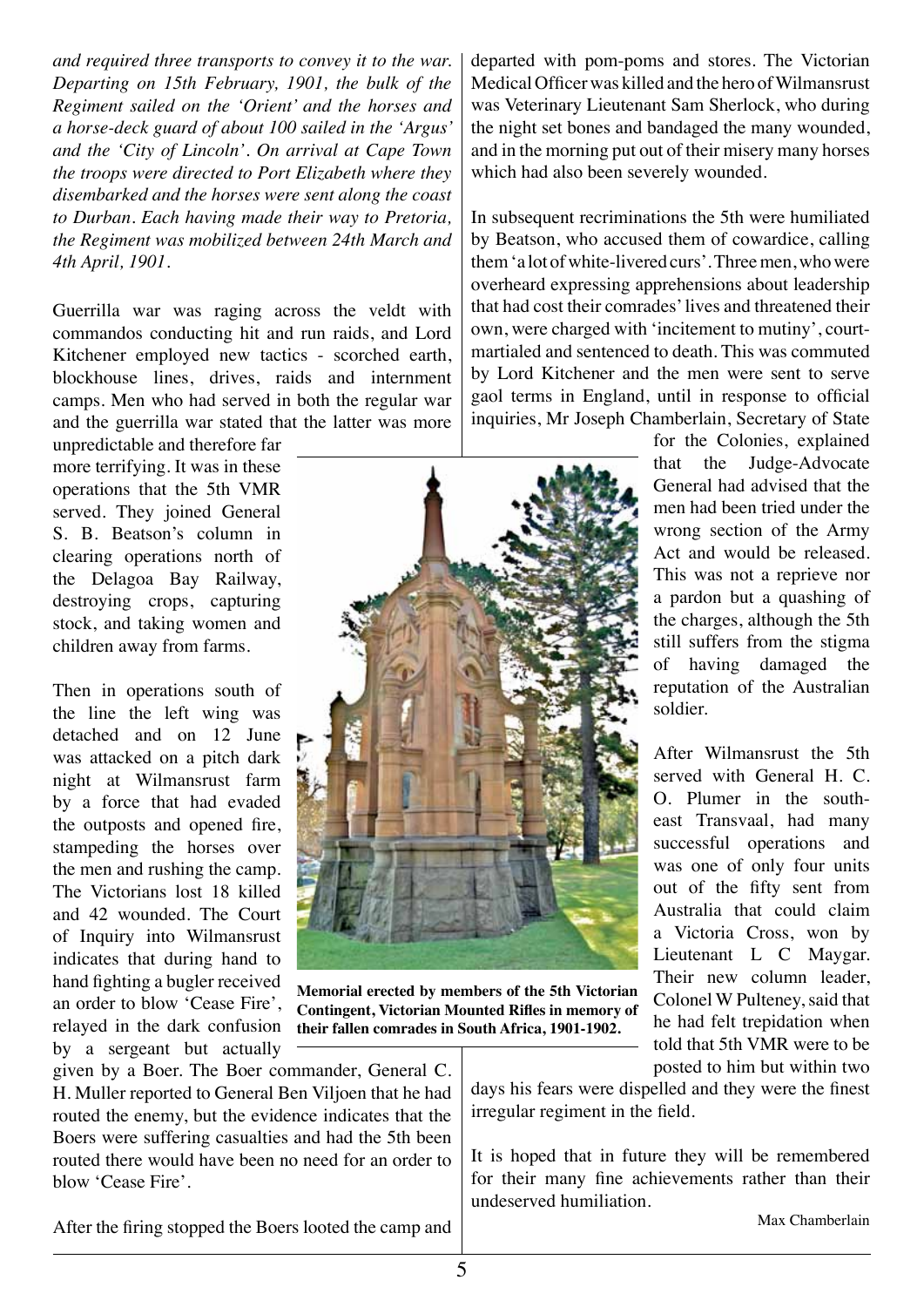*Following the Wilmansrust disaster three men of the 5th VMR were sentenced to death for inciting mutiny and one of these, Tpr. Steele, gave his story below to the Sydney Morning Herald when he arrived home after being released.*

"We arrived at Middleberg on June 3rd having been two days on the trek. Of my troop a flying squadron of 250 men was sent out under Major Morris, an Imperial officer, with orders to camp about 11 miles from the main body. They were instructed to surprise Viljoen's laager in the morning. Accordingly they went into camp about 5 o'clock in the afternoon, leaving an observation post out. This post was to have come in at sundown, and the main picket was to have taken its place, but instead of this being done Major Morris got the night picket ready and kept the men fooling about dressing rifles and saddles within the line of camp until 7 o'clock. The observation post came in at dusk and the Boers followed them into camp, and the first thing the fellows heard was "Hands up you Australians: we will give you reveille at 3 o'clock in the morning." The camp was at once at the mercy of the enemy, and at short range the firing was terrific. The men dropped on all sides without being able to retaliate. The right half of the battalion was appraised of the state of things at midnight, and not till then did we make a move. It was 10 o'clock by the time we reached the scene of the disaster. We buried 22 bodies and found 42 wounded men, whom we conveyed to Middleburg.

It was soon after our return that we heard General Beatson's remark describing our men as "a lot of white-livered curs". Nothing further occurred however until July 7th when the General ordered a march for 8 o'clock that night. Right through the ranks there was a generally expressed determination not to go with him again, and what was virtually a refusal of orders took place. There was talk through the lines of piling arms. A lance corporal advised them not to do so, and warned them that if they carried out their threat half of them would be shot. I was present at the time and turning round to the non-commissioned officer said "It would be better for the men to be shot than to go out with a man who would call them a lot of white-livered curs. Their country will think more of them if they throw down their arms and refuse to go out." Half an hour later I was placed under arrest, though previously Parry and Richards were arrested by Sergeant Major Cogling for being in the lines and urging the men to mutiny. On July 11 we were tried by a Field General court martial and sentenced to death. The charge preferred against us was that of having persuaded His Majesty's troops in the colonial forces

to join in mutiny. A report of the trial was forwarded to Lord Kitchener who commuted my sentence to 10 years penal servitude, and that of Parry and Richards to 12 months imprisonment each. We remained in custody for a month before being sent to England and on arrival there were kept in Gosport Military Prison for a fortnight. I was sent from there to Lewes civil prison in the south of England and remained there for a month before I was released. Parry and Richards were incarcerated at Wakefield for a month. We were all liberated the same day and sent to Shorncliffe Barracks in Kent pending our departure for Australia."

#### *Bugler Jack Carolin of the 5th VMR wrote home to his father:*

"As regards our disaster at Wilmansrust, we were in no way to blame for it as Major Umphelby told us at General Beatson's request. A few days after we reached Middleberg to get a new issue of kit etc. I can tell you that as brave men were killed that night as ever put their feet on South African soil. I might mention that General Beatson only ranked as a Colonel when we joined him, and when he left us, and prior to our entraining at Witbank, Transvaal for Newcastle, Natal, he sent our C.O. a telegram through Lord Kitchener congratulating us on the good work we had done, as it was mainly through our efforts he had been promoted, and wishing us further reward. The man to blame in my opinion is General Beatson's Brevet Major (Major Waterfield) for the remarks published, and I consider he should be asked for an explanation. ……….Major McKnight, who was second in command on that regretful night, has I believe, arrived in Victoria and he will be able to convince the public that the disaster was not any fault of ours."

### **A Returned Soldier.**

He had gone away with one of the contingents, and returned invalided. A bullet wound in the head had laid him up at Pretoria Hospital for some time, and, although it was thought he had little chance of recovery, his good constitution pulled him through, and he arrived in Victoria fat, and well, looking no end of a hero in his shabby khaki and battered helmet, with its big scrawly number and letters inked on by himself. The township to which he belonged got up a social for him: drove him from the station with the best buggy and pair of horses the place produced, and for several weeks he was the central figure of attraction and had to tell his adventures over and over again, and lower his head to show where the bullet had gone in and come out again.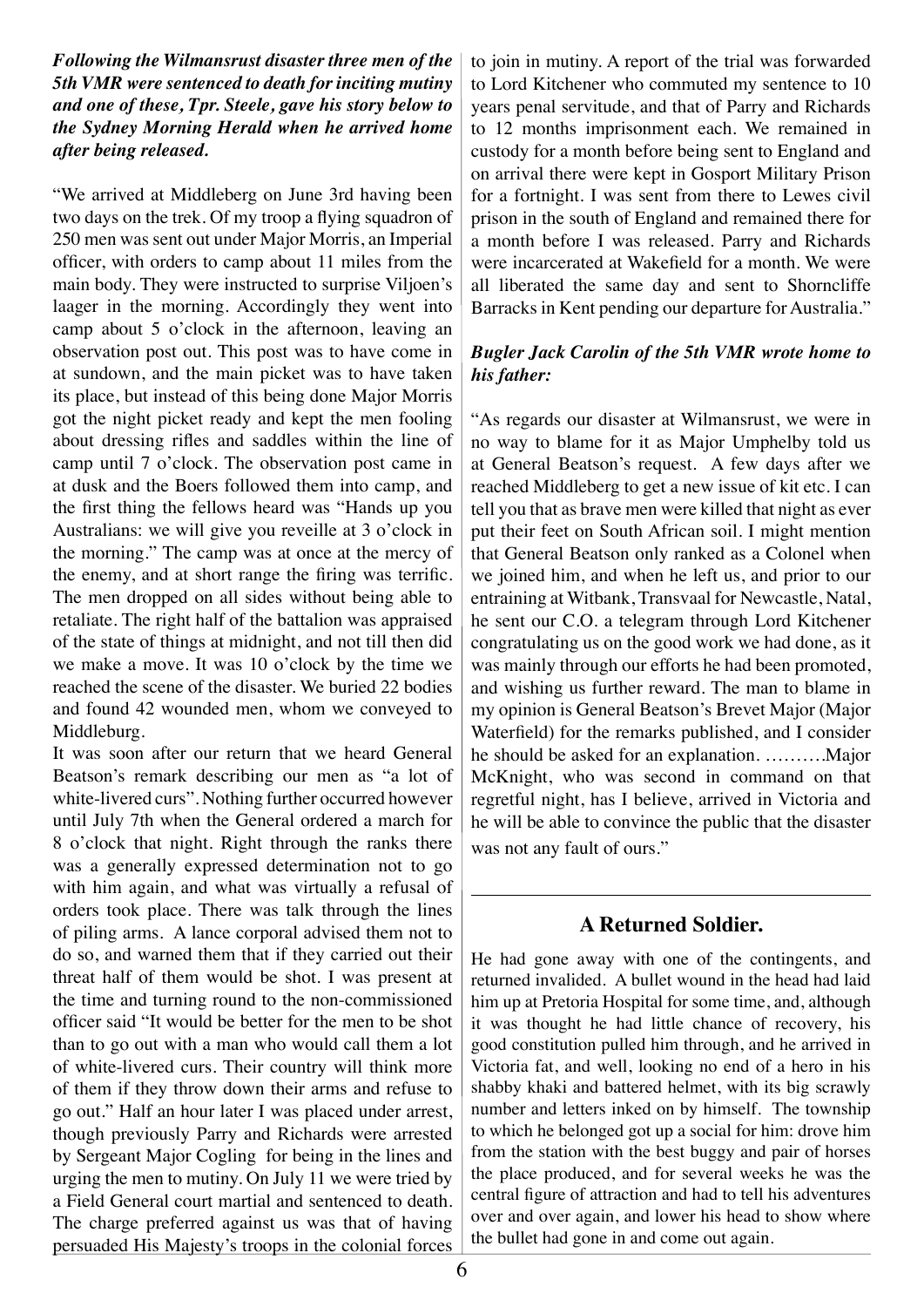However, after a time, when his soldier clothes were reverently packed away by his old mother, and he found himself at the familiar work on the farm, soldiering and South Africa seemed a thing of the far past, and even that ugly scar was forgotten. It was some three months after our return that I received a letter from one of his sisters asking me to come up to the farm for a while. That Andy seemed queer, and that they thought one of his mates who had been through things with him might understand him better than they did.

I went at once, for I was out of a billet, and knew I could make myself useful on the farm, also, Andy's sisters were pretty girls.

Arrived there, I was told that although Andy seemed all right in every way, he would suddenly disappear, usually at night, and always in his soldier clothes. His people were very much troubled about it, as, of course, they knew it was no drill or parade that he was attending. Well, I was there for about a month, and he showed no sign whatever of wishing to go off secretly; he was rather silent, but he was that kind anyhow, and the family began to think that there was nothing wrong, and that they had alarmed themselves unnecessarily. I arranged to go back to Melbourne on the following day, and that same evening rode into the township with Andy to say good-bye to several of the fellows who had returned more recently than ourselves.

It was only a little after 10 o'clock when we returned home. We put away our horses and went straight to bed, as the rest of the family had retired. Andy was very silent, and I had an idea he looked queer, but he undressed quickly and was soon snoring.

 I was nearly asleep myself when I was startled by Andy growling out "Oh; d.......... the pickets. Why can't they tell a man he has got to go out before he turns in? Whose order is it?

At first I thought he was only talking in his sleep, but by the moonlight I could see he was sitting up in bed, and was wide awake.

"Paddy" he called to me. "Paddy, you brute, come on; we've got to go out to that ..........kopje on picket again." My first impulse was to reason with him, but, on second thoughts, I thought I'd better see it through.

"Who says we've got to go?" I asked.

"The sergeant major: hurry up."

I dressed in my uniform — for I had brought it with me — as he was doing, and it seemed queer, I tell you, to be sitting on the edge of a bed in a comfortable bed room, rolling putties on for dear life, and in silence. Andy pulled a rug off his bed, so did I. Took down his rifle and bandolier; it did not trouble him that it had no ammunition in it. We went to the stable and saddled our

horses.

"Have you got any rations?" I asked.

"No, I'll get some. And while he was away I scribbled a few lines, and pinned them to the stable-door to tell the family things would be all right. He came back saying he had some bread and bully beef, also the emergency ration. I noticed he had an old billy also. We mounted and set off.

"Have you the countersign?" I asked.

"Yes; Britannia!"

It was broad moonlight and nice and warm. I did not, particularly mind the picnic. It was like being at the old game again.

"What post are we going to?"

"That kopje away there on the right, where we were two nights ago. I'm blest if I know what the blazes we're wanted for, though, for it is right behind the big kopje and there is a picket of V.M.R.'s there."

"Well," I responded, "It's rot turning us out, just after we had turned in, especially after the day we've had."

Suddenly Andy yelled out, "Friends!" and I knew he was challenged by an imaginary sentry. I stopped, and let him go on and give the password. I heard him call out softly, "Britannia," and then he cried out to me that it was all right, and to come on. We rode on, past a creek, over several paddocks, and at length reached a small, stony rise, for all the world like a kopje, only it was not rough enough.

"Here we are," said Andy, "Hold the horses, and I will go and see if anyone is about."

Away he went, and in a few minutes I heard him yell "Friends" again, and then heard him having an imaginary conversation with the corporal or sergeant in charge, as to times and places. He returned then and told me that we were to stay where we were, and act as a connecting post till evening. "They didn't want us to act sentry, but if we hear any firing to report at once."

"Oh, that's all right," I said, "we can sleep all day." So we tied up our horses to branches of scrub and lay down. I was to be called at 2 by the others, he said, and he was to take last shift. I could not sleep, it was so cold, so I sat up and smoked till 4 o'clock, and then called Andy.

I fell into a doze then, and when I woke it was broad daylight. Andy had boiled the billy, but was cursing everything blind, because, he said, someone had shook the bully out of his wallet. Of course, it had never been there, and, feeling particularly hungry, I thought I would go and forage from a cottage away down the hill. I told Andy that I was going to try and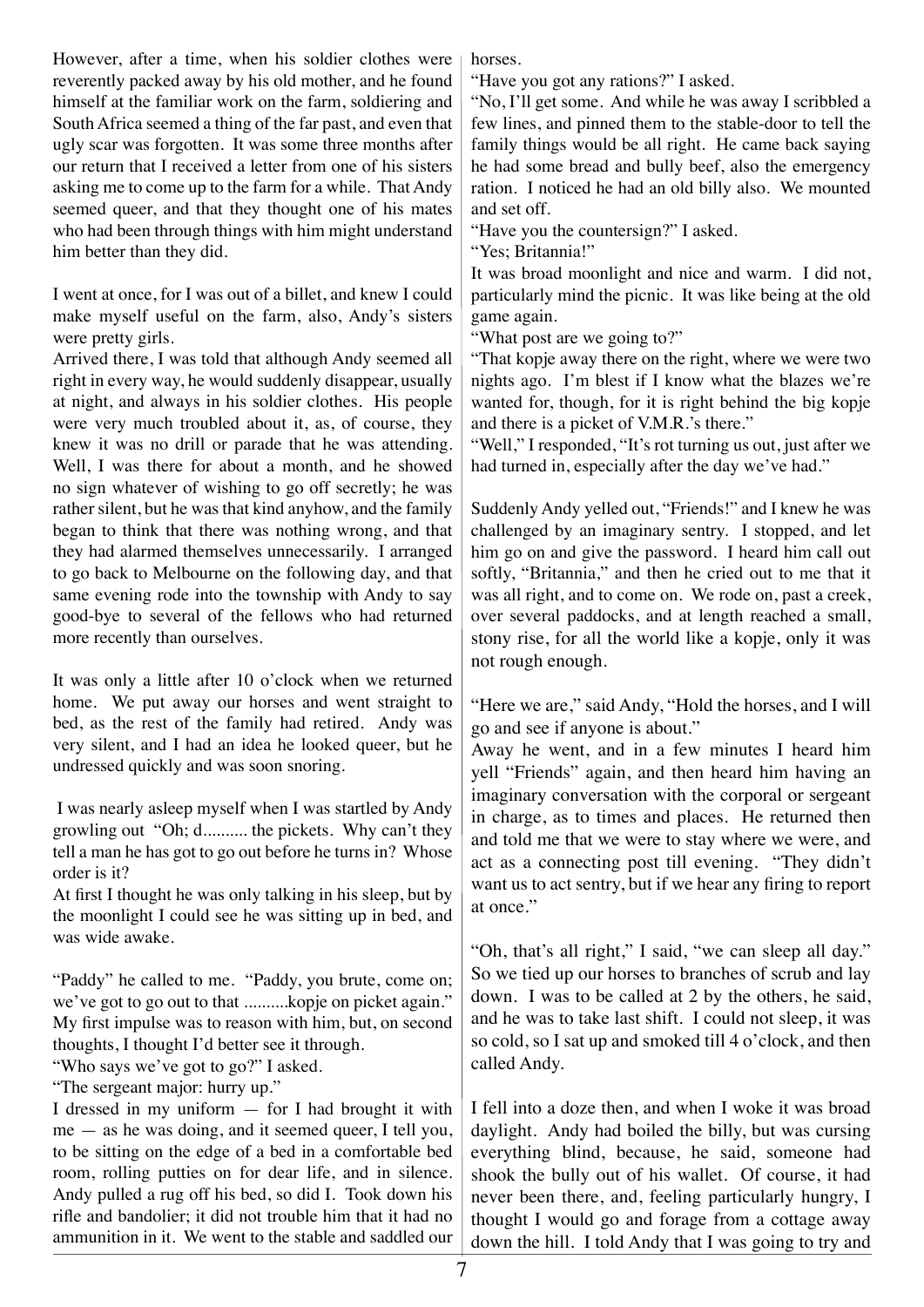get some food from a Kaffir Kraal that I knew of. I went, and nearly frightened a harmless old woman to death; however, she let me have some eggs and milk. I returned and found Andy writing a letter home. While he went off to get water to boil the eggs I glanced over what he had written, and found there was no doubt, that he still thought himself in South Africa. The date was the 3rd of April 1900, and was written from Groeblar's Kop. He told something of the work we had been at, and said that we hoped to have a real good "go in" with the Boers before reaching Bloemfontein. He was pretty quiet through the day, and we sat there smoking and thinking, but I was determined he should go home that evening, as I was full up of playing outpost, and besides I did not know where the game might stop. As likely as not he'd go off on a reconnaissance into the Dandenong ranges, and that wasn't good enough. So about 5 o'clock I suggested that he should take the horses to water, and when he returned it was just beginning to grow dark, and I was kneeling down rolling up the rug. "Slimey came over with word for us to go in," I said.

"That's all right," he replied, and to my relief we started off home quietly. When we got in he behaved as if nothing unusual had happened, changed his uniform for his old tweeds, and sat down to tea. I told his family all that had occurred, and a few days later they got a doctor to see him, and he declared he would gradually get all right.

I stayed a few weeks longer, and he did not appear to want to go out on picket again. I got some work in the neighbouring township, and began to hope he was getting all right. However, some weeks later the young brother came for me; and said Andy had disappeared again, and would I look for him. I got into my uniform, saddled my horse, and cantered off to the stony rise. When about half a mile away I was startled to hear the crack of a rifle and to see a bullet hit the ground about ten yards ahead of me.

Now, that kind of thing is so usual and monotonous in South Africa that you don't take any notice of it, but when it happens in Victoria it sends your heart into your mouth. I took off my hat and waved it — an old sign between us — and it had the desired effect. When I rode up to him he called me all the idiots in creation for coming across the hill that way.

"What they were thinking of not to smash you up is more than I can understand; they're lying in that hollow there like flies on a dead sheep."

I told him that we had shifted them only an hour ago, and that the patrol had orders for the pickets to come in at once, as we were probably shifting camp in an hour.

He started to get his things together, and I galloped home ahead of him, and told them when I arrived to be sure and see he had no ammunition about him in future.

When he came in he seemed dazed and silly; could not make out where he had been. "What is the matter with me, Paddy?" he asked. "I thought I was out in South Africa, and here I am home."

"Oh, you're all right; you've been dreaming." I said. He seemed satisfied with that, and in half an hour had forgotten all about it.

A fortnight later he went queer again, and has never got properly right since. He works away, and then suddenly hears an imaginary summons, drops his tools and is off.

All the neighbours have his countersign, and are obliged to give it. His rifle was taken from him, and he satisfied himself with a piece of sapling and an old knife tied on for a bayonet. Sometimes I come across him out scouting, or doing picket. I have met him far away on a lonely reconnaissance, in the ranges. It soothes him most to give him some imaginary order, and to tell him old war news. At work he is sane and silent; he is always harmless, and though his family were heartbroken at first over the trouble, they are gradually growing used to it, and humour him with the password, and so on.

The Argus, Melbourne, Saturday 13 July 1901

### **Finding Grandfather**

Late in 2001 after moving house, Pam Hore unpacked a previously unopened box her mother had given her years earlier. At the bottom of the box were three medals rattling around on faded, water damaged ribbons and a manuscript written by her grandfather about his time during the Boer War.

In his manuscript, her grandfather who goes by the name 'Euie', talks about his day to day activities from the time he left Australia in 1899 to his final discharge from duties in mid 1902.

Eugene Daylesford Patterson left Melbourne on the SS Nineveh on the 23rd December 1899 arriving in Cape Cont page 11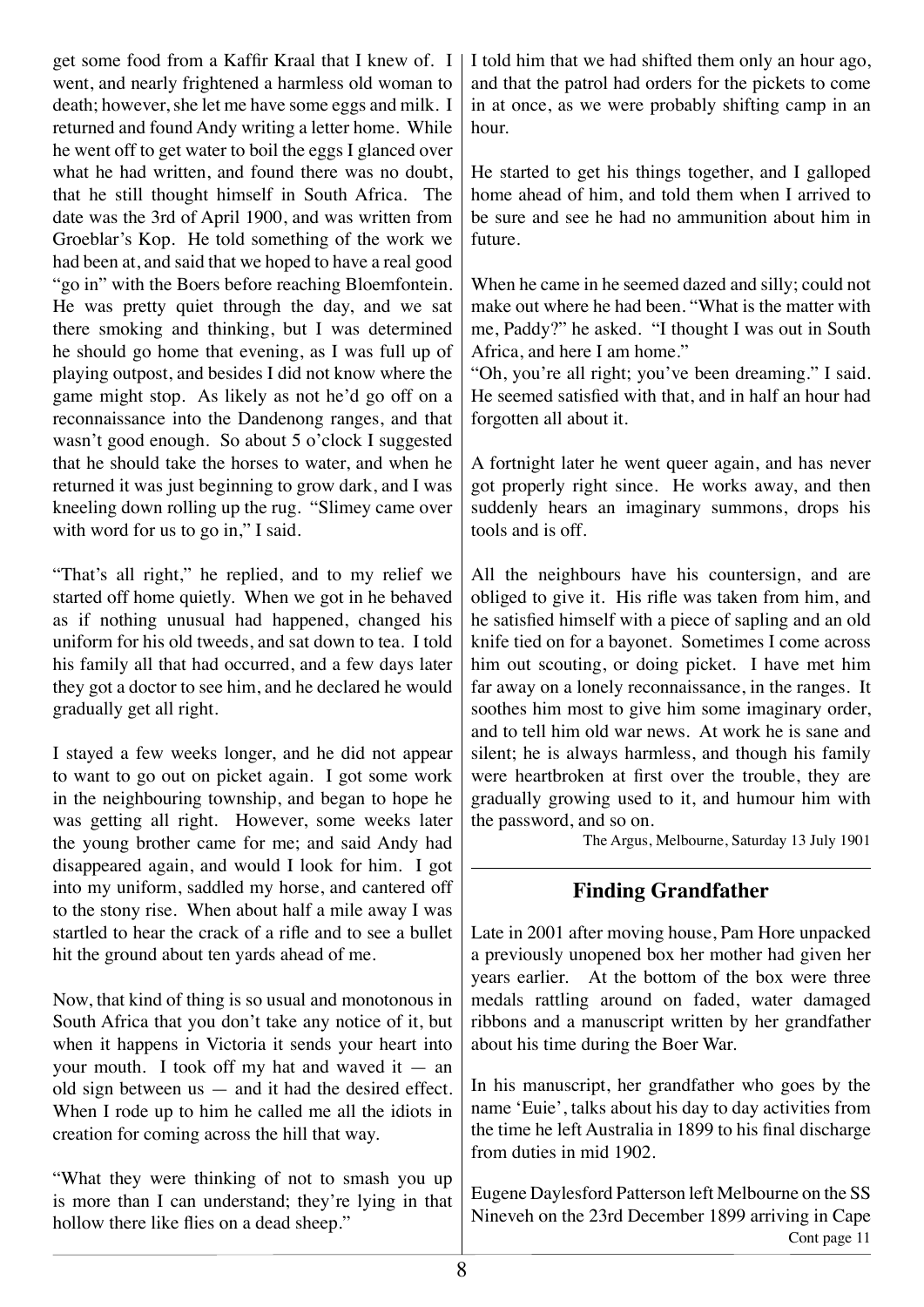### **Memorials**

### **Farrier Edwin Charles Matthew Bawden Eldorado, Victoria**

Travelling around Victoria over the past eight months I have visited numerous Boer War memorials of various types and sizes, in town streets, parks, churches, community halls and cemeteries. Apart from those located in community halls, none have proved more difficult to access, and as rewarding to reach, than that at Eldorado.

Eldorado is a former gold mining town with a population of approximately 290, located 254 km north east of Melbourne and 20 km from Wangaratta.

On a hilltop just south of the general store is a memorial to Farrier Edwin Charles Matthew Bawden.



There are no signs, paths or tracks to the memorial and it is very difficult to see from road level. A short vehicle track leading off Main Road past a private residence leads to some vacant land behind the hill. A short climb through long grass, low scrub, over large boulders and dead trees and one eventually comes to the summit, the memorial, and great views over the township and surrounding countryside. On a warm sunny day this would be great snake country, and in the wet, very slippery however the 10 - 15 minute climb is well worth the effort.

The white marble plaque is weather worn however the Wangaratta RSL and the Dept of Veterans Affairs restored the memorial with a bronze plaque in 2004.

Edwin Bawden was born in Eldorado in 1876 and was a blacksmith living in Moreland when he enlisted in "C" Company Victorian Mounted Rifles, The Fourth (Imperial) Contingent.

This contingent was unique in two respects; firstly, it was the largest armed force to leave Victoria to that date, comprising 630 men. Secondly, these were the first Victorians to depart as part of a fully 'Australian' Contingent, earlier soldiers served

in 'Victorian' contingents.

The troops marched from Mentone to the Flemington showgrounds during which they were given a public farewell on Saturday 28th April 1900 however delays in preparing the ship resulted in departure being put back four days. On Tuesday 1st May the crowds gathered again as the troops marched to their ship at Port Melbourne. Enthusiastic crowds of matrons with their hair still in curlers, workmen 'willing to lose a few hours work' and school children lined the streets to cheer on the men.

As the troops passed the North Melbourne Laundry a bevy of maidens hanging out laundry on the house tops, with a fit of enthusiasm, rushed to the parapets and waved whatever they happened to have in their hands. The assortment of garments 'was large and curious' and the soldiers sent up a hearty cheer.

School children were quite active and vocal, running alongside shouting "Down with Kruger and the Boers". One little chap darted into to the column, offered his hand to an officer and said 'Good bye, mister', "slash old Kruger to bits if you catch him!" The officer promised he would. Another lad running beside the men said "If you get Kruger, mister, please send me his belltopper - I go to Albert Park State School." The soldier agreed amidst laughter from his comrades.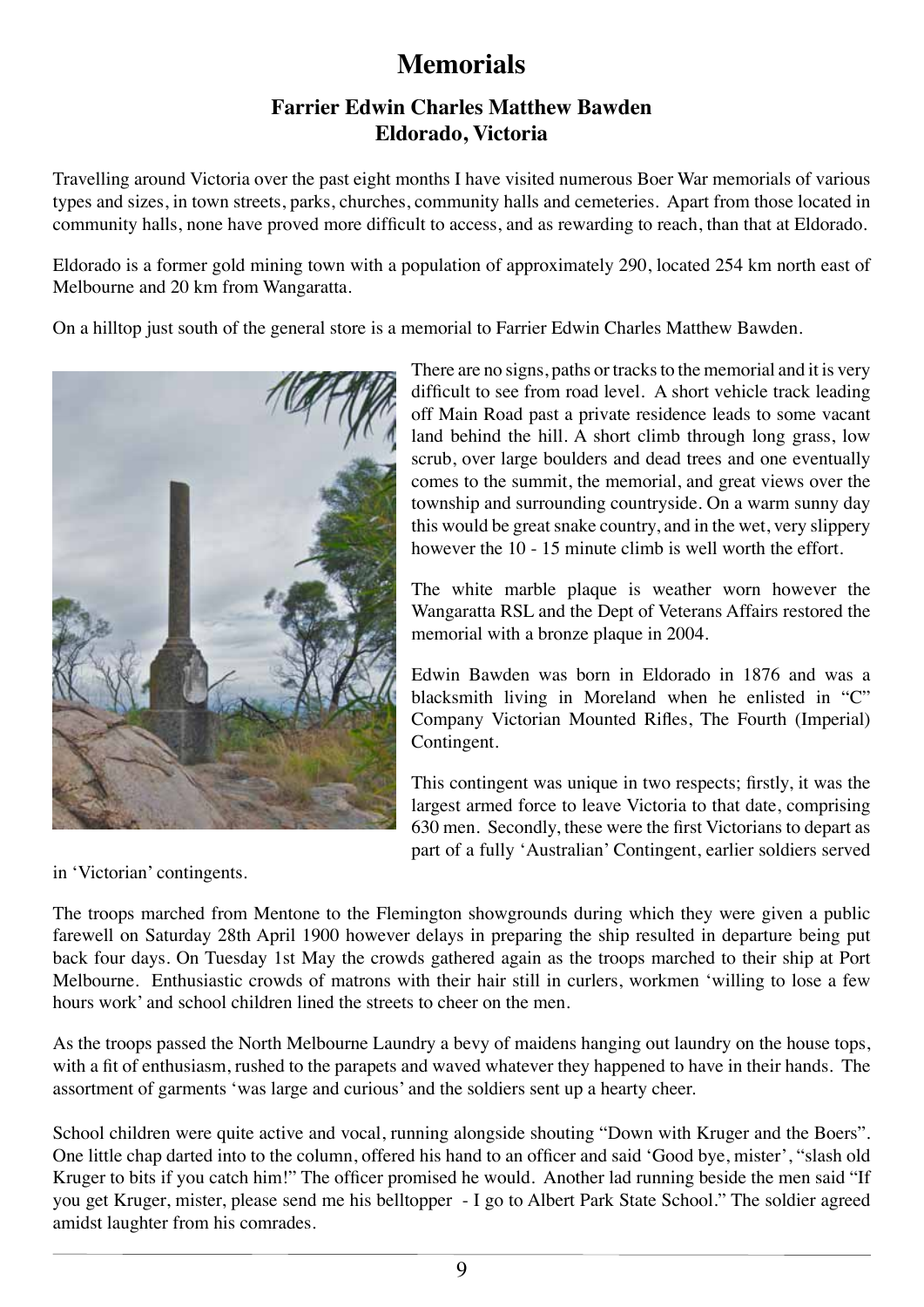The Contingent departed on the transport ship 'Victorian' arriving in Beira, South Africa, on the 23rd May and served in Rhodesia, West Transvaal, and Cape Colony.

On 11th February 1901, 40 men of " C " squadron, under Captain Tivey, made a forced march of 40 miles to Philipstown and surprised more than 300 Boers occupying the adjacent kopjes, and kept them in check until reinforcements arrived.

On February 23rd, whilst following up De Wet, "C" Squadron came in contact with the Boers at Read's Drift, Orange River, where one BL 15 pounder field gun and one pom pom (37mm Vickers-Maxim gun) were captured. The pursuit was still maintained and the Victorians marched 380 miles in

15 days, being very highly complimented by Colonel Plumer.

On 1st March, at the junction of Orange and Sea Cow Rivers, Captain Dallimore and a party of 16 men surprised and captured a party of 33 armed Boers, and 54 horses.

The Fourth Imperial Contingent left South Africa on the "Orient" and returned to Melbourne on 12th July 1901.

Edwin died in hospital in East Melbourne, on 7th August 1901, from pneumonia contracted whilst in South Africa.

Edwin Bawden was a favourite with the people of Eldorado, who showed their regard for him by erecting a broken column of polished granite to his memory. The monument surmounts the highest point of One Tree hill facing the town. It was a memorable day for the people when the squadron of the Victorian Mounted Rifles from the district road into the town of Eldorado under the command of Colonel Patterson and



proceeded to the spot, where the army chaplain and Major Holden duly unveiled the memorial with the usual ceremony observed by soldiers to a fallen comrade."

**If you know of memorials to Boer War soldiers in churches, community halls, cemeteries and other 'out of the way' places in Victoria, please contact - Geoff Dare, P O Box 2006, Blackburn South Vic, 3170; email: gadare@tpg.com.au; or Phone 0417 593 001**

*The Victoria Cross was instituted in January 1856 as the highest award for acts of bravery in war* 

*time. The original VC's were struck from the bronze of Chinese canons, captured from the Russians, at Sebastapol during the Crimean campaign. Eligibility for Australians ceased in 1991 with the institution of the Victoria Cross for Australia.*

The first Victoria Cross awarded to an Australian occurred during the Boer War and was to -

# **Neville Reginald Howse VC KCB KCMG KStJ**



Rank: Captain (then Lieutenant)

Age: 36 Unit: New South Wales Army Medical Corps Date: 24 July 1900 Place: Vredefort, Orange Free **State** 



During the action at Vredefort on the

24 July, 1900, Captain Howse went out under a heavy cross fire and picked up a wounded man, and carried him to a place of shelter. London Gazette: 4 June 1901

Howse went on to serve during World War One and was promoted to Director General of Medical Services, Australian Army Medical Corps. Later promoted to Major General.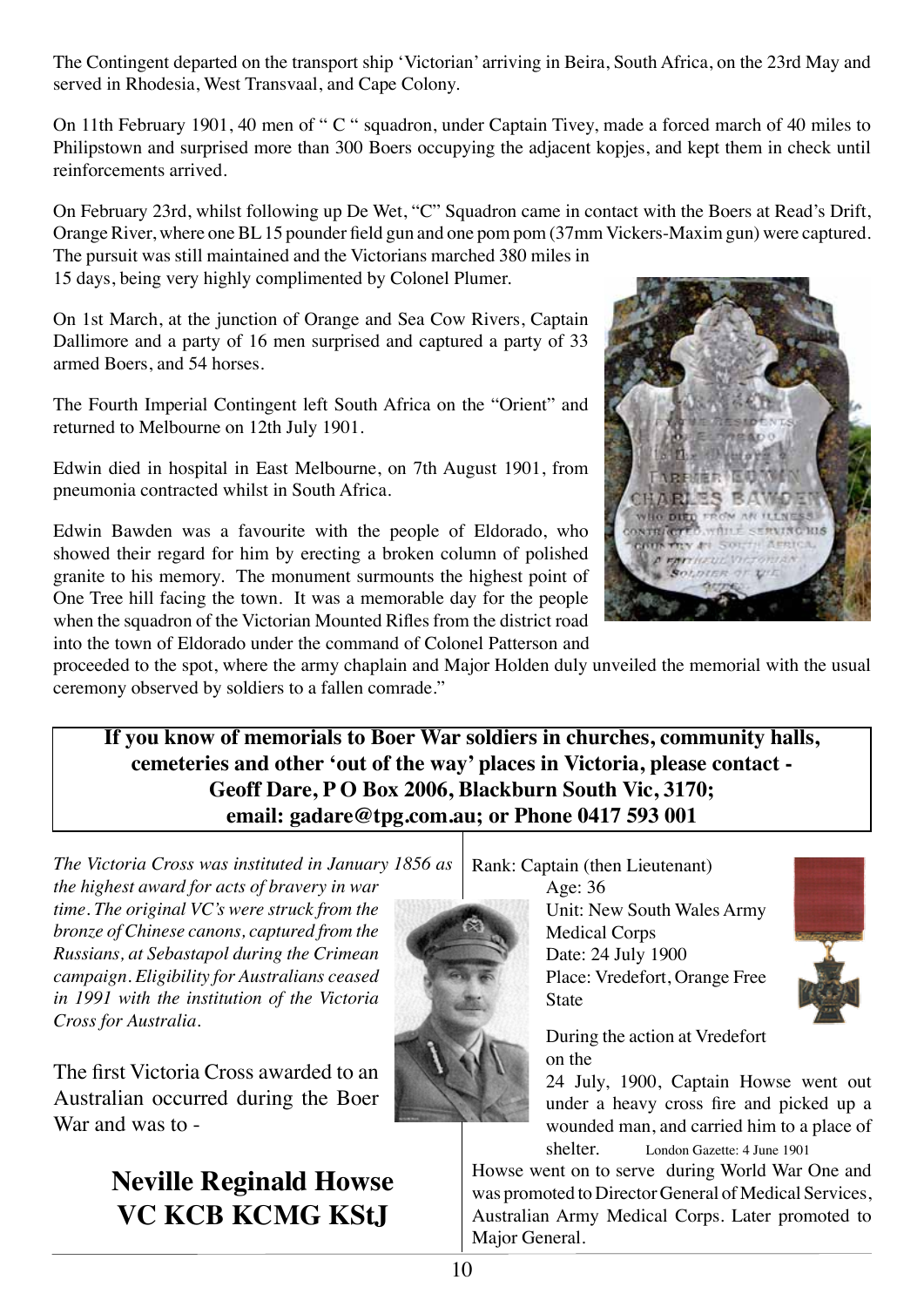#### Cont from page 8

Town on 18th January 1900. After being kitted out and assigned to Roberts Horse Corps he was given the task of teaching the squadron how to ride a horse. Food rationing commenced almost immediately without having left the camp, a Johnny Boer sighted or a bullet fired. The lack of food indicated it was going to be a hard war but despite rationing there always appeared to be some 'Tickey Beer' or Cratur (golden nectar) on hand if one knew where to look.

Euie writes of encouraging the men to feed their horses before themselves. He describes dust storms, flooding of immense proportions and often no food or clean water for several days on end. They fought on very little sleep as they often rested a mere three or four hours at night before heading off in pursuit of Cronje or some snipers known to be hiding in the bush. By riding at night they could get in position for an early morning attack with minimal loss to themselves or the horses.

The squadron teamed up with General French to begin the great march to the Relief of Kimberley and the Siege of Kimberley. During this time Euie also notes with humour and admiration the Boer's method of retreat which involved those still standing after battle fragmenting into small groups. Each group then took off in a different direction to make for cover in the surrounding Kopjes where they could 'gather their wits' before getting back together for the next round. After many of the battles the townspeople gave the troops a large feed; they sang 'God Save the Queen' and celebrated their safety with much 'Glory to Britain'. These occasions were relished by the men as they had hot food aplenty, gifts of tobacco from the citizens of London, a drink to warm the heart and sometimes even the Queen's Chocolate was distributed. After one battle Lady Roberts presented Euie with a pair of field glasses in recognition of the major part he played in the initial reconnaissance work – a rare gift of significance.

After each of these rests which saw them with good beds and the chance to have a jolly good wash and be fitted out with new kit and boots, the men and their horses would head out again. This meant collecting extra food to supplement the meagre rations by purchasing what they could from the locals, shooting wild animals or at worst looting if necessary – the latter on occasions unfortunately played a part in the survival of the troops and their horses.

In lighter moments Euie talks of a sniper attack as 'a bit of fun' meaning that everyone was at the ready and tactics and understanding of the land and the Boers themselves became a real challenge. Over the course of time the men went down with various complaints which included dysentery, toothache, enteric and even corns. The doctor always seemed to pull out a No. 9 pill for the ailment; if he had run out of those he resorted to a No. 4 or No. 5. Good luck and a man's constitution played a part in their survival.

The blokes had to have their tobacco  $-$  it was a 'great calamity' when they all ran out which usually meant they had nothing to share between them for three days or more before winning another battle and getting fresh supplies in the town.

Euie was medically discharged after spending a month in hospital with lumbago and severe fever and resting for a further month. He was not satisfied with the job he had done and signed up with a local Corp in Cape Colony where he continued to fight on land with the troops before being seconded to a role in Field Intelligence.

Euie was awarded the DCM for saving a young soldier whose horse was shot from beneath him and carrying the despatches, the QSA with eight clasps and the KSA with two clasps. He stated "that having collected some very valuable curios during the war, the most valuable prize was that of his life and that Australia should be proud of the men who went to war as they are most respected by all".

Pamela Hore

### **They Deserve To Be Respected**

On the 31st May nineteen hundred and two The Boer War finished for many more than a few; Leaders of note finally met one with the other Putting an end to South Africa's ongoing bother.

Twenty three thousand Aussies heeded the call From their Queen, Mother England – one and all; One thousand of their mates died out on the veldt And each time one was lost it was keenly felt.

Those who died in South Africa were destined to stay Carefully buried in graves their cobbers had made; And as a final prayer was said for they who had died Skirmishes loomed once again leaving no time to bide.

Hundreds of horses died in those battles as well –